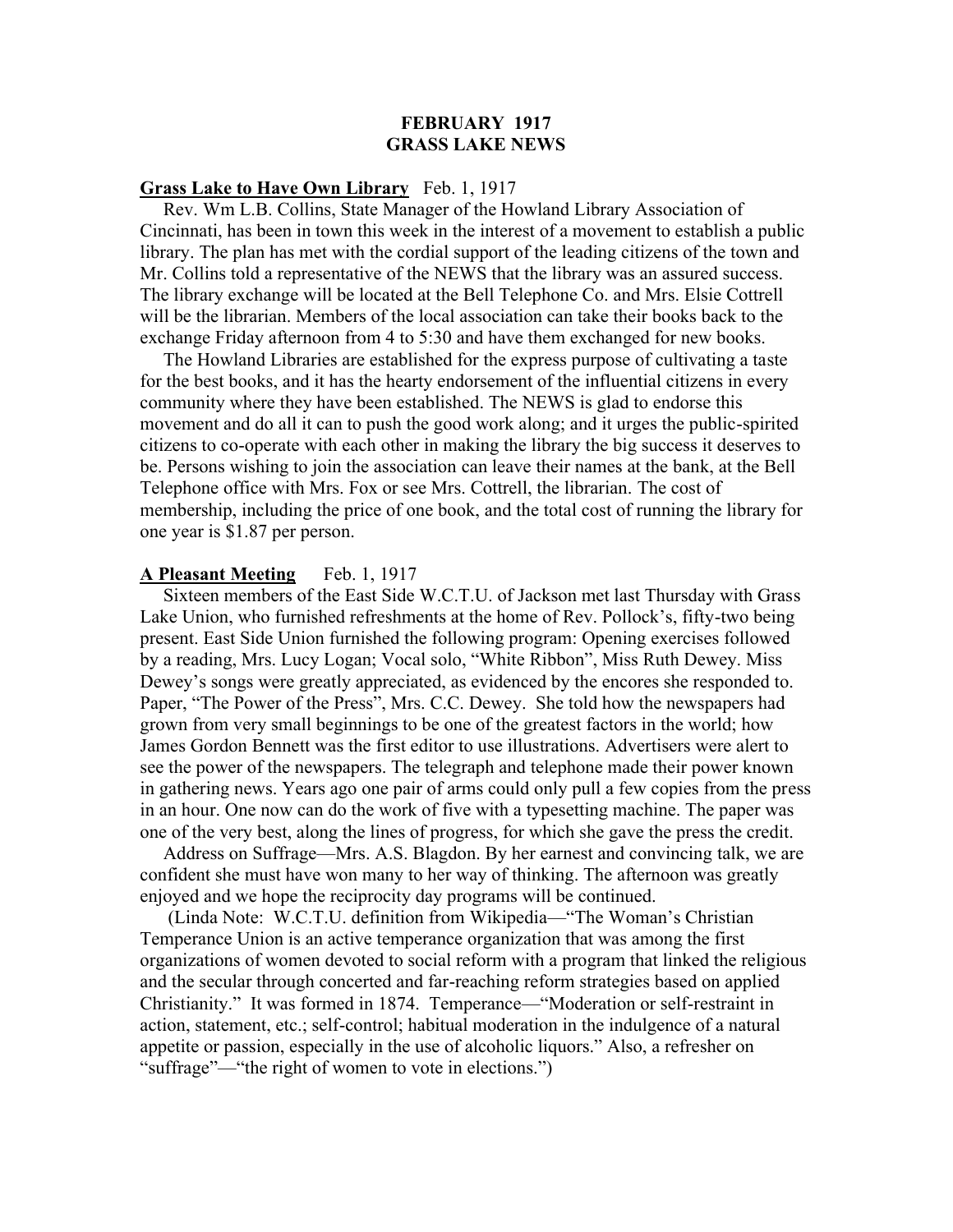## **Obituary—Mary Jane Longstreet** Feb. 1, 1917

 Mary Jane Dennis was born April 19, 1841 in Yates county, New York. She married Royal Call in 1860. He died in October, 1873. Of this union one son was born, John Call, of Jackson, Mich. In November, 1874, she married H.H. Longstreet. He died Nov. 5<sup>th</sup>, 1916. To this union two children were born, Frank T. Longstreet of Jackson, and Fred A. Longstreet, who lives on the home place in Waterloo township. Two step-children, Chas. R. Longstreet of Jackson, and Mrs. Etta L. Standish of Stockbridge, survive. The immediate cause of Mrs. Longstreet's death was pneumonia, with complications of heart trouble. She was a woman of amiable disposition and had many friends. The funeral was held in the family residence on the west side of Portage Lake Thursday afternoon at 2 o'clock. Interment was had in Mount Pleasant cemetery. Rev. W.A. Cutler, pastor of the Congregational church at Grass Lake, officiating.

## **Local & Personal** Feb. 1, 1917

 Ads: Wolverine Chemical Closets—No Water, No Sewer, Odorless and Sanitary— T.B. Jones.

 Short Order Lunches. Quick Meals. Baked Goods. We make a specialty of Baked Goods, such as Fancy Cakes, Cookies, Doughnuts, Rolls, etc. Try Our Bread. It pleases others and will please you. THE VILLAGE BAKERY. H.V. WORDEN

 KODAKS and Brownie Cameras—Kodak materials and supplies of all kinds—Films developed and pictures printed. GRASS LAKE PHARMACY

 I Sell Studebaker Automobiles—Automobile Insurance—Fire Insurance—Tornado Insurance. E. A. GROMAN. Office at Residence. Home 'Phone 27

 This Bank Offers you the best service consistent with good banking, and respectfully solicits your account. It is not necessary to come to the bank. Deposits may be sent by mail. Interest paid on Savings and Certificates of Deposit if left three months. THE FARMERS STATE BANK

 Reduction Sale of Men's and Boy's Overcoats and Winter Suits. Mackinaw Coats and Sweaters, Flannel Blankets. Rugs—Room size Rugs in Axminster and Tapestry Brussels, sizes  $9 \times 12$  and  $11-3$ —6 at big reductions in price during this sale. FOSTER BABCOCK.

 Sleighing Time—Find us well prepared with Cutters and Bob Sleighs. If you contemplate buying, I am sure you will make it pay you to see us before buying. E.J. FOSTER. Grass Lake. Michigan

 EAR CORN. Have a Car. Call us if you need some. FEEDS—Bran, Middlings, Sucrene, Larrowe Feed, Gluten, Cotton Seed and Hog Feed. GRASS LAKE ELEVATOR Co. Clarence E. Wolfinger, Mgr. Home phone 17. Bell 5.

 Mr. Couch Dorr, Poor Commissioner for Washtenaw county, was looking after a poor family which moved to Flint this week.

 T.B. Jones, John Rohrer, D.E. Carpenter and Dr. Palmer were among those who attended the Detroit Auto Show in Detroit last week.

 Miss Cassida, Miss Ethel Cowden, Miss Alva Sova, Miss Esther McCall, and Miss Laura Eschelbaugh were among those who heard the Boston Symphony concert at the Hill Auditorium in Ann Arbor last Friday evening.

 Dr. Faye Palmer, who recently returned from the Mexican border as First Lieut. Of the 3<sup>1st</sup> Michigan Regiment, resumed the practice of dentistry in Grass Lake Tuesday and will be found each day at his office in the Teufel Block.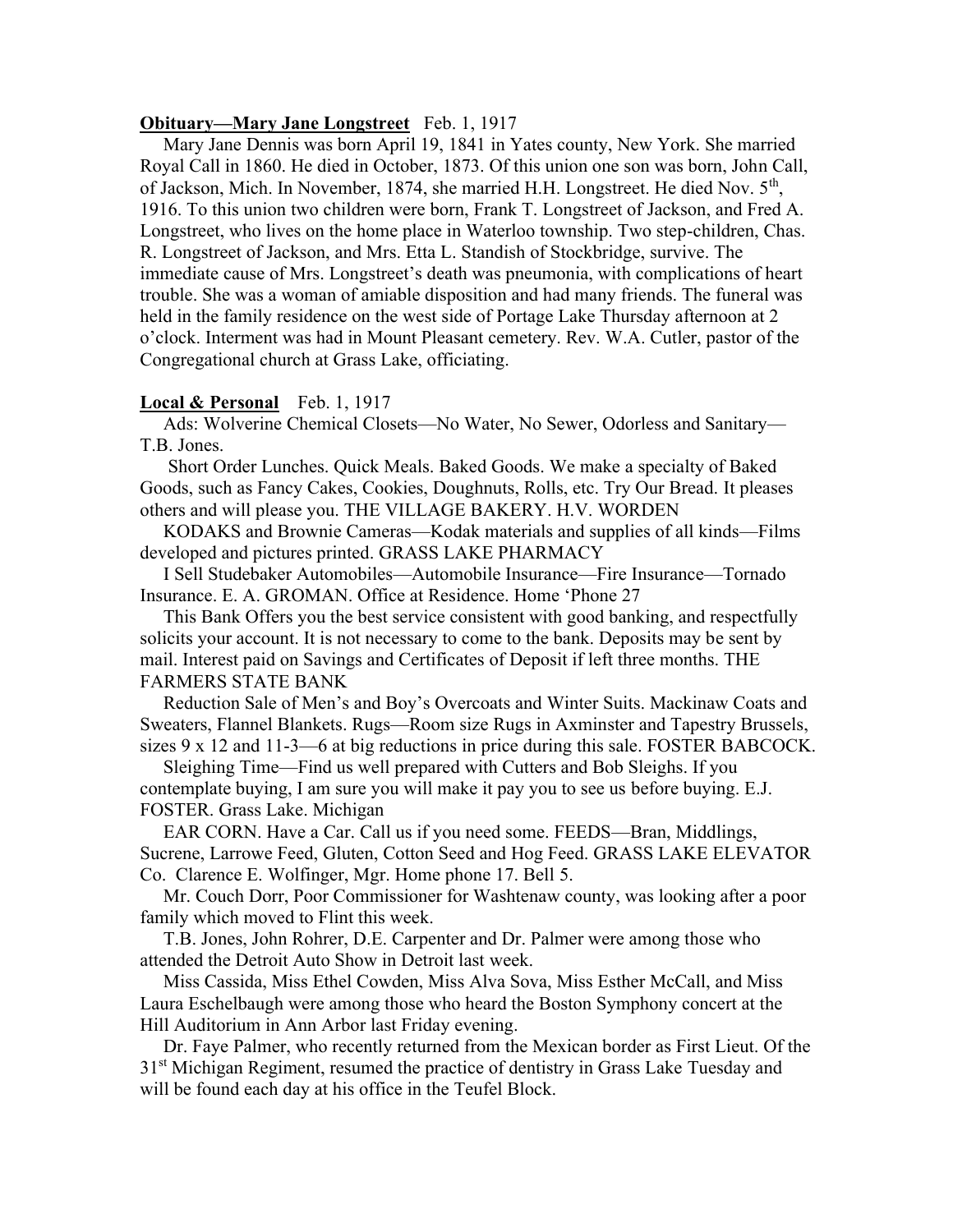On Thursday afternoon, Jan. 25, the L. L. girls enjoyed a sleigh ride to Alda Henderson's. The hostess had various games planned for entertainment which were carried out in a very pleasant way. At 6 o'clock an elaborate supper was served after which the girls departed, each declaring the hostess an excellent entertainer.

 On Thursday morning at 10 o'clock Rev. W.A. Cutler officiated at the funeral of Patrick O'Brien at Michigan Center. The interment was at Woodland cemetery in Jackson. At the close of the burial service an automobile was in waiting that took him cross country to Mrs. Longstreet's funeral on the west side of Portage lake in Waterloo township, which was at 2 o'clock in the afternoon. Then he got back to Grass Lake in time for his mid-week service at 7 o'clock in the evening.

 On Saturday quite a serious fire started in the Patchen Candy store. The fire department was called out and heroic work saved the building.

 Sharon—The children of Mr. and Mrs. Esch are confined to the home with the mumps. Esther Troltz and Clarence Troltz and Clarence Troltz and wife of Jackson were home Sunday to attend the funeral of Mrs. Lewis Troltz.

 Southeast Grass Lake—It is reported the Hookway farm has been sold to Chelsea parties. Bert Teeples has bought several cords of wood of Lew Price and is getting ready to buzz.

 South Fishville—Mr. and Mrs. Lincoln Nocolas spent a number of days with Harry Coppernoll and family and Wm. Curtis and family and O.O. Curtis and family.

 Bessie Lake—Mr. and Mrs. Clayton Alger called on Mr. and Mrs. Brower on Tuesday evening. The time was spent in pedro-playing. Sam Lutz dropped in during the progress of the game and said he considered Clayton a good pedro-player.

 Sylvan—H.W. Hayes attended the school officers and teachers' meeting at Ann Arbor. H. Grabemeyer of Dowagiac was in this vicinity last week and purchased three shorthorn heifers of H.W. Hayes.

 Munith—G.H. Mayer is preparing to build a new garage in the spring. The funeral of Mrs. John Lantis, an old resident, was held at her late home Tuesday, January 30, at 1 o'clock. Interment in the Pixley cemetery. Mrs. May Snyder Dooling has sold her farm at the Corners and expects to locate near Big Rapids.

#### **Michigan Brevities** February 1917

 Ann Arbor—T. Dewitt Henning, who escaped jail here last October while awaiting trial on a charge of passing forged checks, and who was caught in Cincinnati, told of the easy time he had getting away. He had saws concealed upon his person when arrested, he says. After escaping at about eight o'clock in the evening, Henning says he went to the public library and read for an hour and then went to a local roller rink and skated for an hour. He walked to the city limits after that and took an interurban car to Ypsilanti city limits, walked through the city, took the next car to the city limits on the other side of the town and rode to Detroit.

 Alpena—William Chatalol, thirty years old, of Onaway, was killed, and Frank Hughes, also of Onaway, was painfully injured when a 12-gauge shotgun discharged as Adam Harscher, who was carrying the weapon, tripped and fell while the men were hunting rabbits. The contents of the gun struck Chatalol over the heart and a few stray pellets of shot struck Hughes in the face and neck. Harscher could with difficulty be prevented from killing himself.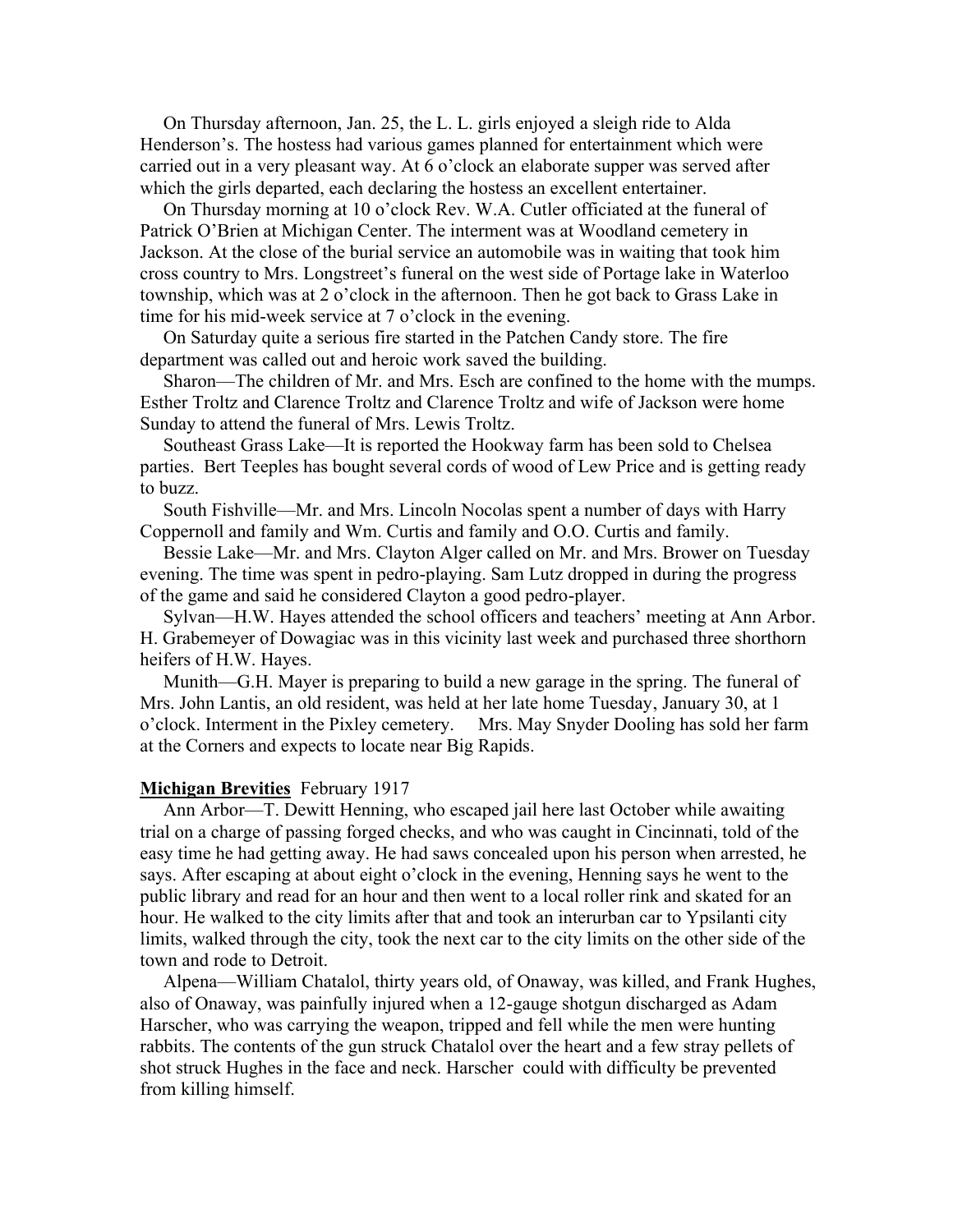Holland—Arthur Smith, a senior student in Holland high school, proved himself a hero when he jumped into a bobsleigh, crawled to the seat, grabbed the reigns and stopped a runaway team of horses. The animals mowed down a hitching post and grocery signs and many children had narrow escapes. The team was owned by Joe Baker, a farmer living east of Holland.

 Cadillac—Louis Mabe, a wood cutter, helped Curtis Holland, of whom he had purchased a shack, out of his door with the toe of his boot when Curtis called to collect money due him on the house. Mabe was found guilty of assault and battery and fined. He attempted to draw his wages in advance to meet the fine, but found Curtis had brought garnishment proceedings to collect his debt. Mabe stayed in jail.

 Muskegon—All efforts to locate Leslie Bogart, beneficiary of an insurance policy taken out by Stanley D. Bogart, his brother, a private in Muskegon Company G,  $32<sup>nd</sup>$ Michigan Infantry, who was drowned in the Rio Grande river, near El Paso, Tex., several weeks ago, have proved unavailing. Bogart lived in Muskegon about two months before enlisting to go to the border.

 Grand Rapids—Arnold Osgood bit his tongue nearly off when he fell while coasting. His chin struck the rear of his sled. He is four years old.

 Grandville—Removing hogs' teeth is dangerous business Mr. and Mrs. Corydon Cook and Fred Compton believe. All three are taking the Pasteur treatment for rabies as a result of pulling a sick pig's teeth two weeks ago.

# **Local and Persoanl** February 15, 1917

The Grass Lake Gun club will hold a blue rock shoot Saturday afternoon.

 The horse races on the ice Saturday in Grass Lake are creating great interest and there will be a large crowd to witness them. Come and enjoy the sport.

 Mr. and Mrs. Earl Dorr are the proud parents of a baby boy born Sunday at the home of Mrs. Dorr's parents, Mr. and Mrs. John Rohrer. He has been named Charles Couch Dorr in honor of his grandfather.

 Velma Jackson, who has been working at the home of Mr. and Mrs. George Starr, was taken seriously ill with some form of mental trouble and has been taken back to her home at Grove Hill, Ohio. Friends have heard that she is no better and that she seems to be worrying over a friend who is in the U.S. Navy.

 What promised to be a serious fire was discovered by Mrs. E.W. Crafts at their home on East Main street Monday evening. It seemed to have caught from a pipe and was well under way when first seen. A telephone call brought Messrs. Rowe, Sawyer, Cutler and Wolfe, who were first on the scene to fight the flames. They were soon joined by many others and the house was saved.

 Dutch Wolfe expects to move his pool and lunch room either into the old bank room or where the Haynes barber shop is now located.

 Bronchial coughs are not trifling. They are even menacing if they are allowed to hang on all winter. Foley's Honey and Tar will check them. Sold by Grass Lake Pharmacy.

Horse and Auto racing on Grass Lake ice. Sponsored by Grass Lake Sport Club.

 Feb. 25—Last Saturday a large crowd was attracted to Grass Lake to see the horse races on the ice. The weather moderated so much that water stood on the ice and made a poor track but in spite of this handicap the races were spirited and enjoyed. Maurer won